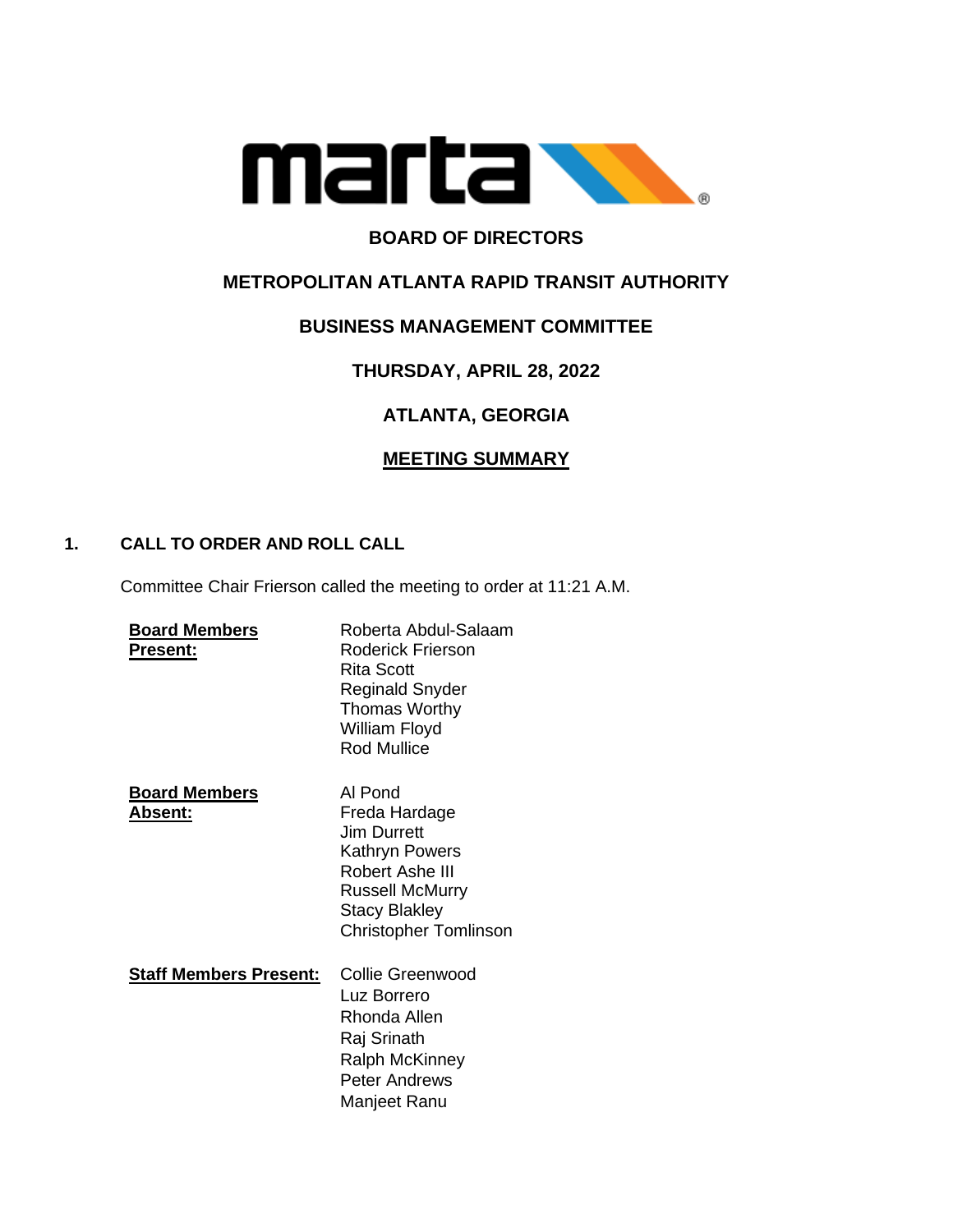#### George Wright

#### **Also in Attendance:** Justice Leah Ward Sears, MARTA Police Officer, Amy Shumate, Paula Nash, Jacqueline Holland, Kevin Hurley, Kirk Talbott, Tyrene Huff, Keri Lee, Phyllis Bryant, Kenya Hammond

### **2. APPROVAL OF THE MINUTES**

#### **Minutes from March 31, 2022**

Approval of the Minutes from the Business Management Committee Meeting on March 31, 2022. On a motion by Board Member Mullice, seconded by Board Member Snyder, the motion passed by a vote of 6 to 0 with 7 members present.

#### **3. RESOLUTIONS**

#### **Resolution Authorizing the Award of a Contract for Mobile Broadband Data Plan Service and Machine to Machine Data Plan Service Utilizing State of Georgia Contract, RFPP P50155**

Approval of the Resolution Authorizing the Award of a Contract for Mobile Broadband Data Plan Service and Machine to Machine Data Plan Service Utilizing State of Georgia Contract, RFPP P50155. On a motion by Board Member Worthy, seconded by Board Member Floyd, the resolution passed by a vote of 7 to 0 with 7 members present.

#### **Resolution Authorizing the Award of a Contract for the Procurement of Hardware and Software Support for Hewlett Packard Servers utilizing the General Services Administration (GSA) Contract, RFPP P50134**

Approval of the Resolution Authorizing the Award of a Contract for the Procurement of Hardware and Software Support for Hewlett Packard Servers utilizing the General Services Administration (GSA) Contract, RFPP P50134. On a motion by Board Member Mullice, seconded by Board Member Snyder, the resolution passed by a vote of 6 to 0 with 7 members present.

### **Resolution Authorizing a Modification in Contractual Authorization for the Authority Wide Wireless Communication Devices and Services, RFPP P43091**

Approval of the Resolution Authorizing a Modification in Contractual Authorization for the Authority Wide Wireless Communication Devices and Services, RFPP P43091. On a motion by Board Member Worthy, seconded by Board Member Floyd, the resolution passed by a vote of 7 to 0 with 7 members present.

#### **Resolution Authorizing the Award of a Contract for the Purchase of Devices and Services for Wireless Unlimited Services Utilizing the State of Georgia Contract number, RFPP P50152**

Approval of the Resolution Authorizing the Award of a Contract for the Purchase of Devices and Services for Wireless Unlimited Services Utilizing the State of Georgia Contract number, RFPP P50152. On a motion by Board Member Mullice, seconded by Board Member Scott, the resolution passed by a vote of 7 to 0 with 7 members present.

#### **Resolution Authorizing the Award of a Contract for Financial Capacity & Scenario Planning Services, RFPP P50161**